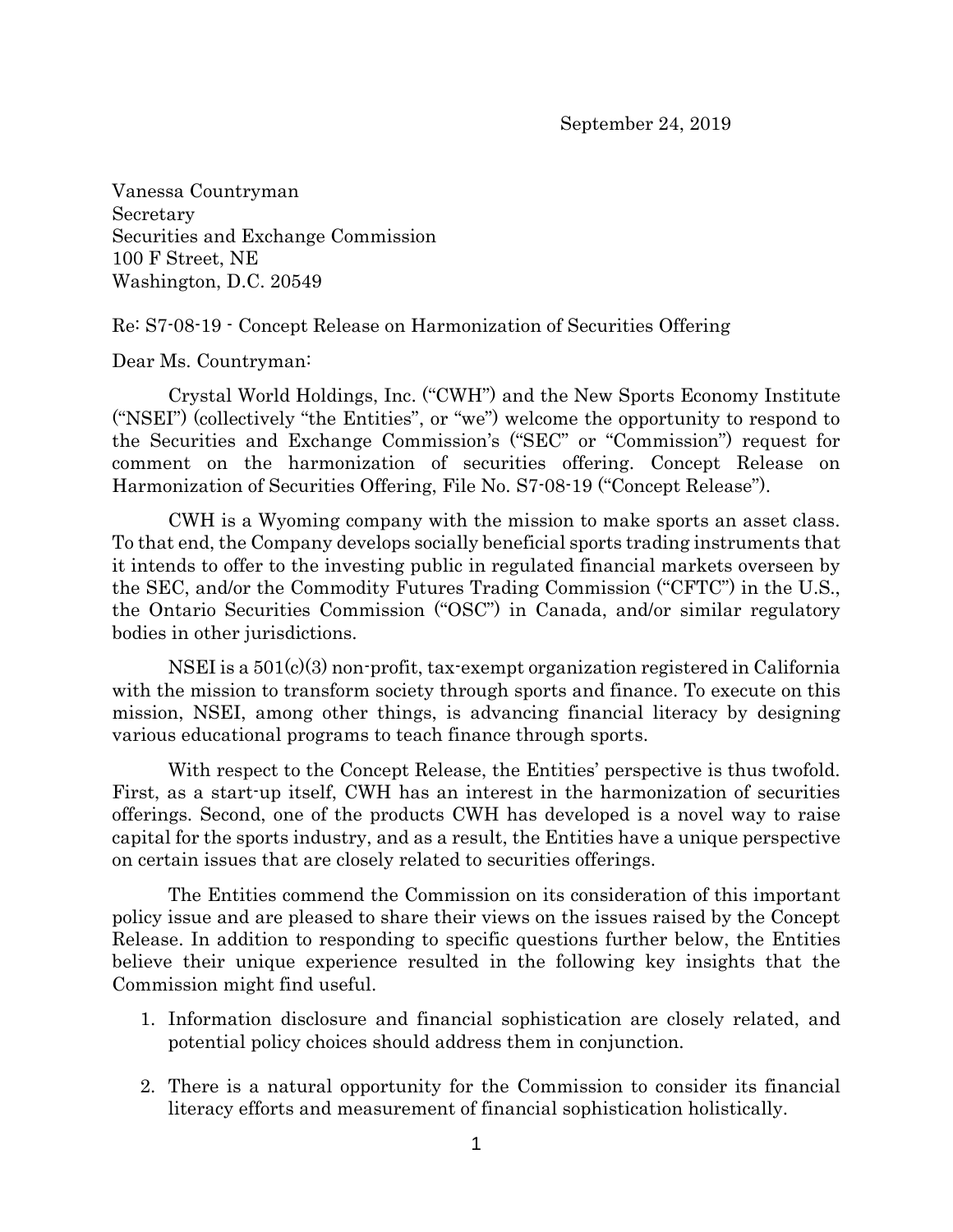- 3. Establishing consensus on financial terminology is important, and the lack of such consensus will likely hurt the investing public.
- 4. Novel instruments to raise capital have the potential to be socially beneficial.

Below, we will discuss each of these insights in detail.

## 1. Information disclosure and financial sophistication are closely related, and potential policy choices should address them in conjunction.

The SEC has a three-part mission:

- Protect investors;
- Maintain fair, orderly, and efficient markets; and
- Facilitate capital formation.

The key challenge for the Commission to successfully execute on its mission is information asymmetry. As the Commission has noted, front and center on its webpage, "Companies offering securities for sale to the public must tell the truth about their business, the securities they are selling, and the risks involved in investing in those securities." The Role of the SEC, SEC website. <sup>1</sup> Similarly, the Commission has emphasized the significance of information asymmetry in recent guidance. "Absent the disclosures required by law about those efforts and the progress and prospects of the enterprise, significant informational asymmetries may exist between the management and promoters of the enterprise on the one hand, and investors and prospective investors on the other hand. The reduction of these information asymmetries through required disclosures protects investors and is one of the primary purposes of the federal securities laws." Framework for "Investment Contract" Analysis of Digital Assets (emphasis added). 2

SEC v. Ralston Purina, Co., 346 U.S. 119 (1953) is the seminal case that influenced the various frameworks for offerings that are exempt from registration. Indeed, the Commission noted in its Concept Release, that "[the] focus on the characteristics of the investors involved in a particular offering is articulated in the context of the Section  $4(a)(2)$  exemption in the leading case interpreting that provision, SEC v. Ralston Purina. Concept Release p. 12 (emphasis added).

We feel there is an alternative reading of *Ralston Purina*, one which focuses on both sides of the equation, *both* the investor and the entity that is seeking capital. As described above, information asymmetry is the fundamental concern in these offerings, and information asymmetry, by definition, is a two-sided concept.

It is certainly true that, as also cited by the Commission in the Concept Release, Ralston Purina stressed the investor side of the coin. "[T] he availability of

<sup>1</sup> [https://www.investor.gov/introduction-investing/basics/role-sec.](https://www.investor.gov/introduction-investing/basics/role-sec) Accessed September 22, 2019.

<sup>2</sup> [https://www.sec.gov/corpfin/framework-investment-contract-analysis-digital-assets.](https://www.sec.gov/corpfin/framework-investment-contract-analysis-digital-assets) Accessed September 22, 2019.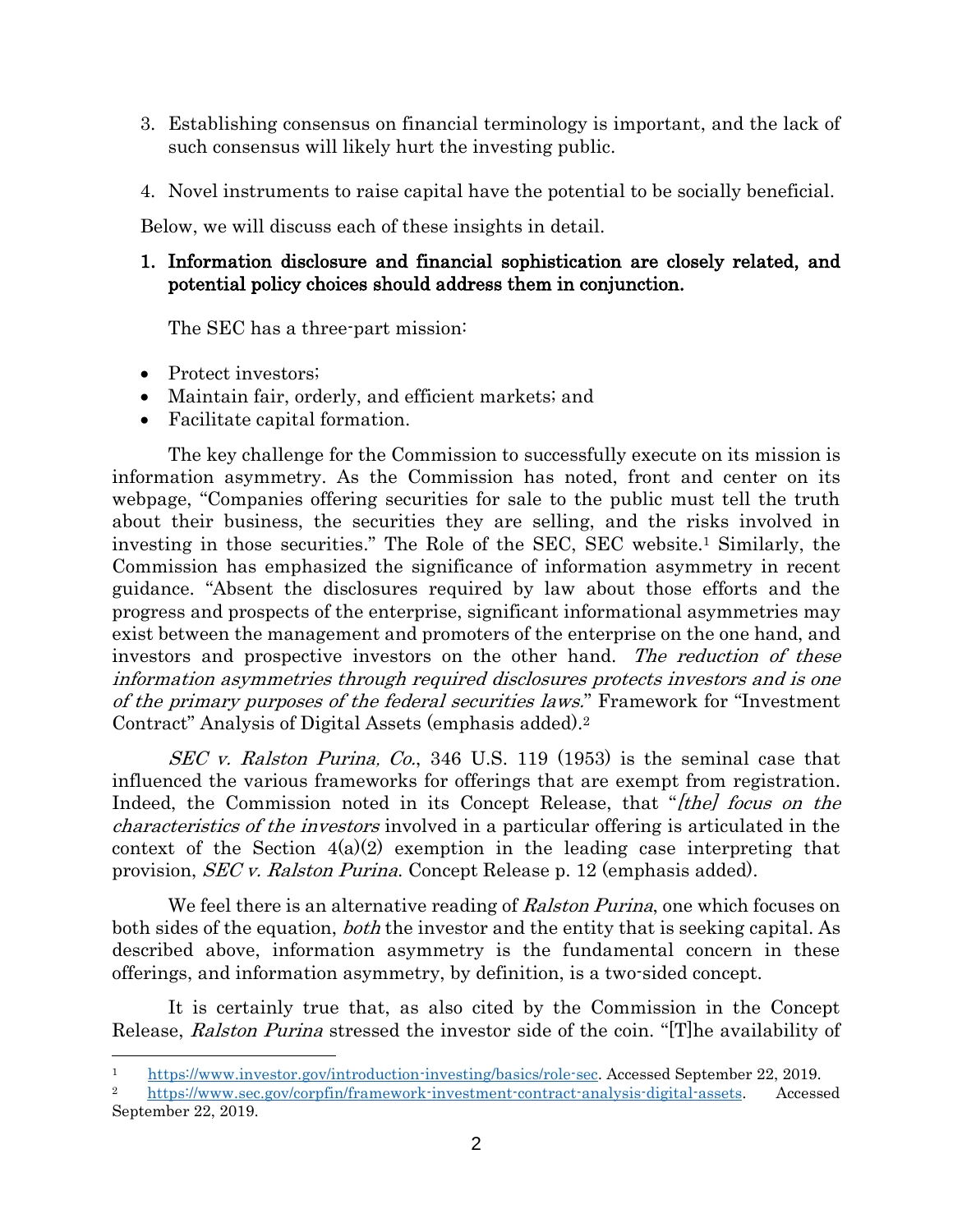the Section 4(a)(2) exemption 'should turn on whether the particular class of persons affected needs the protection of the Act. An offering to those who are shown to be able to fend for themselves is a transaction 'not involving any public offering''". Concept Release, p. 13. However, Ralston Purina similarly emphasized the critical role of information. "But, once it is seen that the exemption question turns on the *knowledge* of the offerees, the issuer's motives, laudable though they may be, fade into irrelevance. The focus of inquiry should be on the need of the offerees for the protections afforded by registration. The employees here were not shown to have access to the kind of information which registration would disclose. SEC v. Ralston *Purina Co.*, 346 U.S. 119 (1953) (emphasis added).

A conservative view could be that unless required by law, the average company will disclose minimum information to its current and/or potential investors. If it is assumed that the level information disclosure is fixed across all issuers, the investor becomes the natural focal point, and the securities offering exemptions can be structured with varying degrees of investor protection based on investor sophistication. As the Commission has noted in its Concept Release, "[e]xemptions tend to incorporate more investor protection measures where non-accredited or less sophisticated investors are permitted to participate in the offering. Concept Release, pp. 11-12. The premise underlying this framework is that information disclosure is fixed and minimal, therefore, the less sophisticated the investor is (whatever the optimal measurement policy may be), the more information protection is needed to close the potential information gap between the issuer and the investor.

This view naturally leads to various questions. Is the level of information disclosure truly the same across issuers? What if there are some companies that disclose more information than others? What if some companies go above and beyond what is required by law, and operate under full or substantially higher levels of transparency? We feel that these are very important questions that warrant the Commission's attention, because there may be significant differences in how companies conduct their business and the amount of information they choose to disclose, especially in an age when the investing public increasingly demands more transparency.

We believe if different levels of investor sophistication can be identified and different exemption rules could be mapped to each, the same can be accomplished on the issuer side. With the right incentives, some companies could choose to disclose all or a significant amount of material information. Companies would then self-select across different levels of information disclosures (above and beyond a minimum level that the Commission deems necessary), and it would be reasonable to reward issuers that choose to disclose more information. The rewards can be the ability to raise more capital, having access to a broader set of investors, etc. We feel that identifying and providing the right incentives to the issuers show significant promise in attacking the root cause of the information asymmetry challenge. After all, the need for investor protection goes away substantially, if the right incentives are designed and information asymmetry can be prevented in the first place.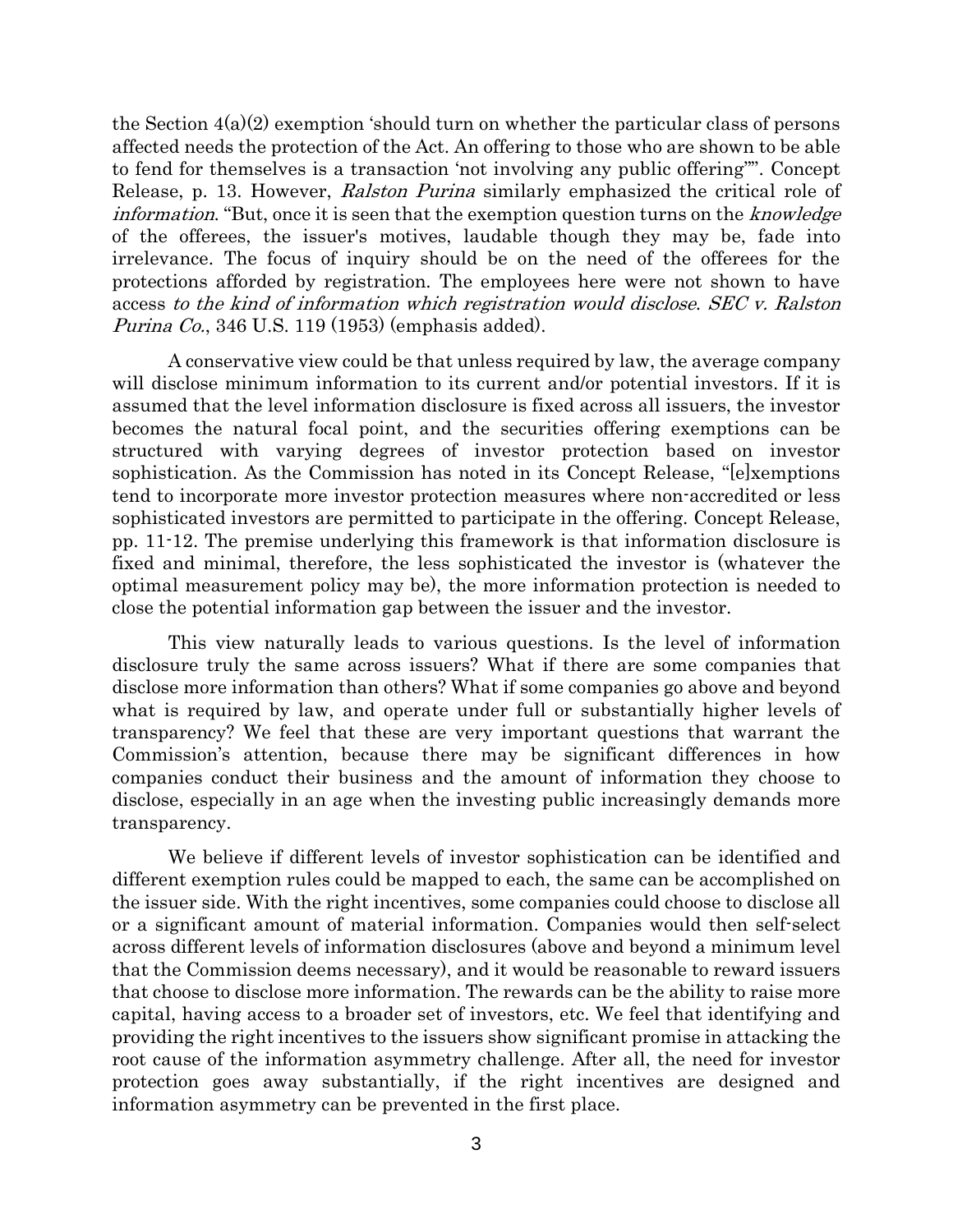#### 2. There is a natural opportunity for the Commission to consider its financial literacy efforts and measurement of financial sophistication holistically.

We believe there should be multiple ways to prove investor sophistication, rather than just wealth. Details are provided in our response to Question 22 further below, but for the sake of discussion in this section, we would like to highlight the potential pathways that can be offered for investor accreditation purposes.

- Wealth;
- Education status/certification (graduate degrees in related disciplines such as economics or finance, CFA, CPA, etc.); and
- Financial sophistication verification through testing.

Wealth as well as education status/certification are generally independently achieved. Financial sophistication verification, on the other hand, may either be independently achieved or, alternatively, can be weaved into the Commission's existing efforts. In fact, the critical insight we'd like to offer here is that we believe the investing public would benefit from a holistic approach to investor education and measurement of financial sophistication in the context of exempt security offerings.

The Commission has done a commendable job with its financial literacy education. Ultimately, those efforts and harmonization of securities offerings serve the exact same purpose: to better protect investors. Thus, there are simply the two sides of the same coin. With investor protection being the ultimate goal, we think that these efforts naturally overlap with each other with significant economies of scale. More specifically, with some modifications, the financial literacy and investor education assets that are *already* developed by the SEC can be turned into financial sophistication verification tests that can be incorporated into the Commission's harmonization efforts around securities offerings.

In essence, financial literacy and investor education efforts by the Commission do not only equip investors with better tools in their participation in the financial markets, but they can also serve as a foundational tool around investor accreditation in exempt market offerings.

## 3. Establishing consensus on financial terminology is important, and the lack of such consensus will likely hurt the investing public.

The Concept Release is a significant step toward the harmonization of securities offerings. However, those efforts are inextricably linked to a broader challenge the Commission faces: establishing consensus on financial terminology. As a threshold matter, we feel it is difficult to have a holistic conversation around investor protection, if we cannot agree what investing means in the first place.

What is investing? According to Benjamin Graham, a legendary figure in finance circles, "an investment operation is one which, upon thorough analysis, promises safety of principal and a satisfactory return." Benjamin Graham, The Intelligent Investor: The Definitive Book of Value Investing (2005 edition). He adds,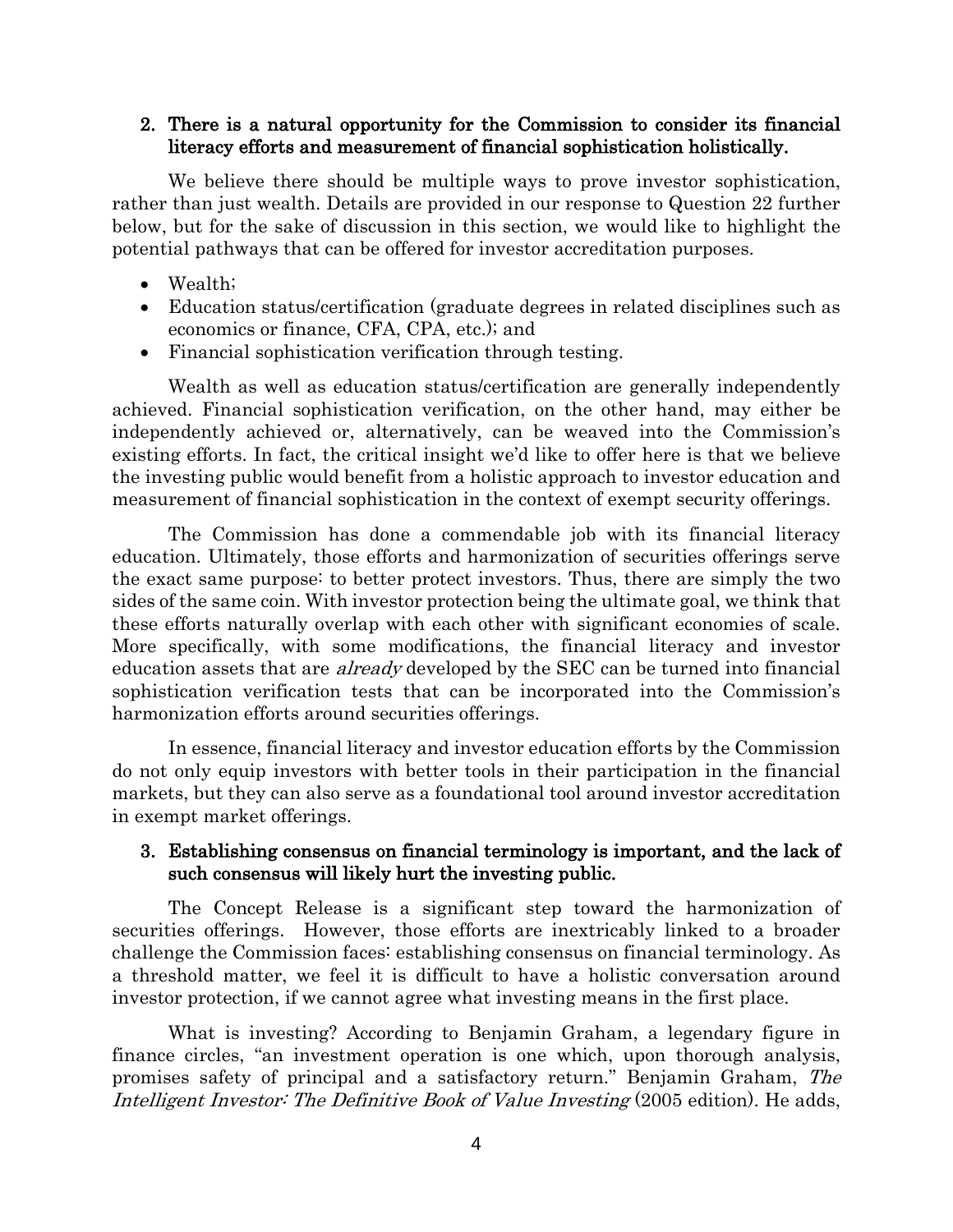right after this definition, that "operations not meeting these requirements are speculative". *Id.* 

Another great economic mind, John Maynard Keynes, defined speculation as "the activity of forecasting the psychology of the market" and distinguished it from "the activity of forecasting the prospective yield of assets over their whole life." 3 The General Theory of Employment, Interest, and Money.

In more recent times, Aswath Damodaran, Professor of Finance at the Stern School of Business at New York University has been a vocal proponent of the need to distinguish value and price.<sup>4</sup> In his view, an asset has to be valued based on ability to generate cash flows. "For an asset to have value, the expected cash flows have to be positive some time over the life of the asset" Valuation: Lecture Note Packet 1 Intrinsic Valuation, September 2016.<sup>5</sup>

There are two commonalities that bridge all of these points of view. One is the concept of margin of safety. The other is the ability to determine value (as opposed to price). Investing, then, requires *both* of these elements.

There exist essentially two broad frameworks available to us to define an asset. If we adopt a broader definition, an asset does not need to generate cash flows, but in those cases, the asset can arguably only be priced, not valued. The corollary is that one can only speculate on, but not invest in, these assets. In fact, under this broader definitional framework, an honest conversation around intrinsic value needs to be at the forefront so the investing public can distinguish between investing into assets that have an intrinsic value and speculating on those that do not. If a narrower definition is preferred, anything that does not generate cash flow cannot be considered an asset.

There are two instances of financial products where the lack of consensus may be especially dangerous: cryptocurrencies and sports gambling. In our view, neither of these products can be labeled as investments under any circumstances (though for different reasons), and we feel that the common practice of doing so runs contrary to the Commission's mission of protecting investors.

#### Cryptocurrencies

There is a large disagreement whether cryptocurrencies are assets or currencies, and being one of the most popular cryptocurrencies, the conversation has naturally focused on Bitcoin.

<sup>3</sup> Keynes used the term enterprise in this definition, but from the overall context, it is clear that the theme he is addressing is speculation vs. investment.

<sup>4</sup> See, e.g., [http://aswathdamodaran.blogspot.com/2019/02/january-2019-data-update-9-pricing](http://aswathdamodaran.blogspot.com/2019/02/january-2019-data-update-9-pricing-game.html)[game.html.](http://aswathdamodaran.blogspot.com/2019/02/january-2019-data-update-9-pricing-game.html) Accessed September 9, 2019.

<sup>5</sup> Available at [http://people.stern.nyu.edu/adamodar/pdfiles/eqnotes/basics.pdf.](http://people.stern.nyu.edu/adamodar/pdfiles/eqnotes/basics.pdf) Damodaran also refers to this statement as "Duh" proposition, implying its obviousness.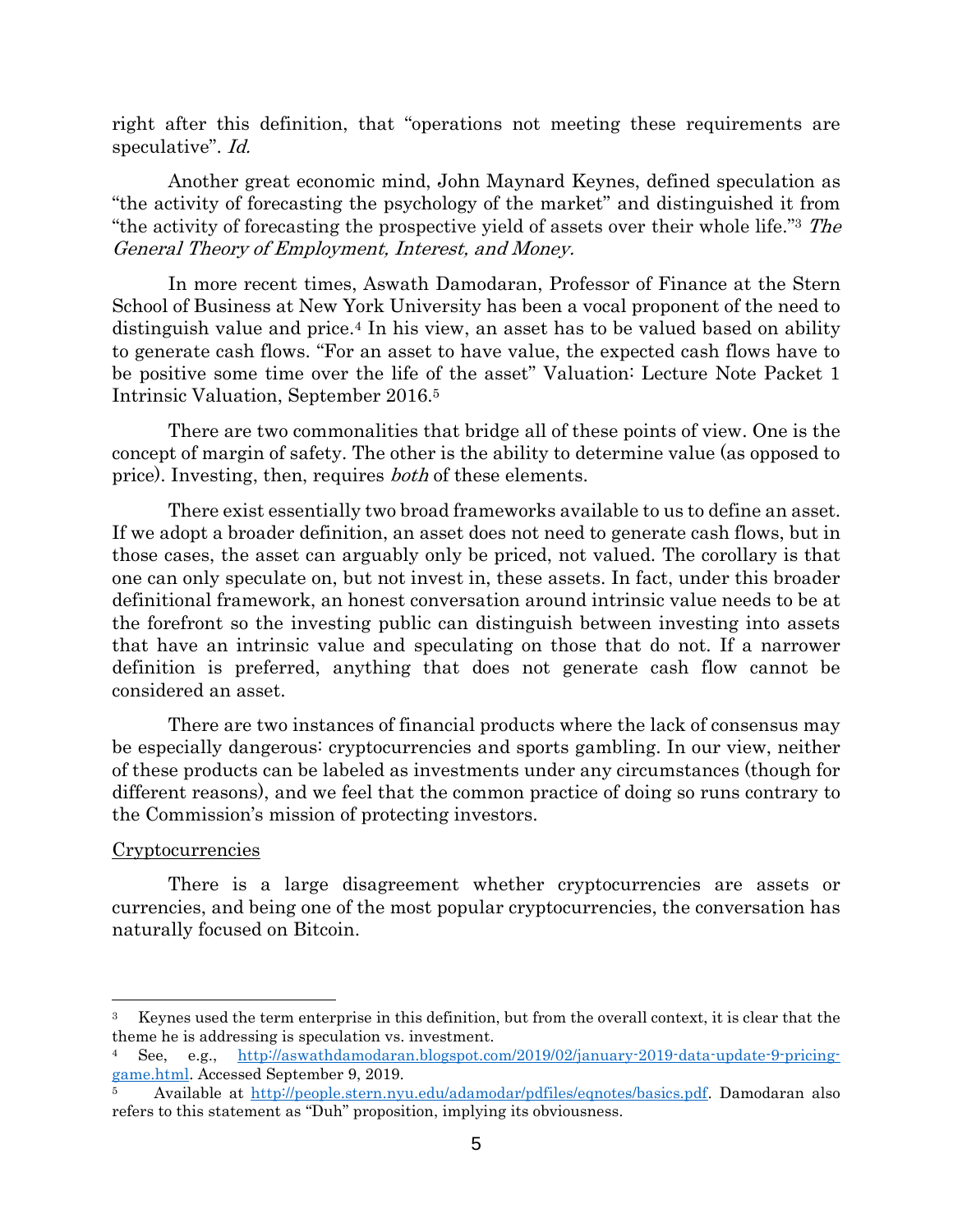Aswath Damodaran has been very vocal about Bitcoin as well and stated that Bitcoin is a currency, not an asset, and that it cannot be valued.<sup>6</sup> The Commission, on the other hand has categorized Bitcoin as a digital asset. This reflects the choice between adopting a broader or narrower definitional framework and either can work as long as the overall framework is internally consistent. We are concerned, however, that an unintended consequence of adopting the broader definitional framework might, in the eyes of investing public that may not appreciate the subtle difference between investment and speculation, equalize cryptocurrencies with traditional equity instruments.

Are cryptocurrencies investment contracts under the Howey test developed by the Supreme Court in *SEC v. Howey Co.*, 328 U.S. 293 (1946)? The Commission has clearly given a lot of thought to this issue. We agree that the decentralized nature of Bitcoin raises some interesting questions whether or not cryptocurrencies can be classified as investment contracts under Howey, but in our opinion, this simply indicates that the real focus should be on the labelling of the opportunity as an investment as well as the expectation of profits, rather than promotion efforts. Protecting investors is the main goal, and if a financial product masquerades as investment, then we believe the matter would fall under SEC's jurisdiction. "Congress' purpose in enacting the securities laws was to regulate investments, in whatever form they are made and by whatever name they are called." Reves v. Ernst  $&$  Young, 494 U.S. 56, 61 (1990) (emphasis original). "To that end, it enacted a broad definition of 'security,' sufficient 'to encompass virtually any instrument that might be sold as an investment.'" SEC v. Edwards, 540 U.S. 389, 393 (2004) (citing Reves, 494 U.S. at 61 (1990)). "An investment contract thus came to mean a contract or scheme for "the placing of capital or laying out of money in a way intended to secure income or profit from its employment." SEC v. Howey Co., 328 U.S. 293, 298 (1946) (internal citations omitted). The undeniable commonality is that anytime an opportunity is labelled as an investment, a line is crossed, and the Commission has the right to act. For those responses to be consistent, and more broadly to maintain fair, orderly, and efficient markets, there needs to be a consensus on definitions. We feel that there is a clear need to separate contenders from the pretenders, i.e. the true investment opportunities from speculative choices.

#### Sports Gambling

One can only speculate on, not invest in Bitcoin, because it cannot be valued. Sports gambling does not constitute investing, for a different reason: it affords no margin of safety (one can lose his entire principal within a matter of hours, even minutes).

That said, sports gambling is commonly presented as an investment opportunity. Mark Cuban, entrepreneur and owner of Dallas Mavericks, floated the

<sup>6</sup> [http://aswathdamodaran.blogspot.com/2017/10/the-bitcoin-boom-asset-currency.html.](http://aswathdamodaran.blogspot.com/2017/10/the-bitcoin-boom-asset-currency.html) Accessed September 24, 2019. See also [http://aswathdamodaran.blogspot.com/2017/10/bitcoin-backlash-back-to](http://aswathdamodaran.blogspot.com/2017/10/bitcoin-backlash-back-to-drawing-board.html)[drawing-board.html.](http://aswathdamodaran.blogspot.com/2017/10/bitcoin-backlash-back-to-drawing-board.html) Accessed September 24, 2019.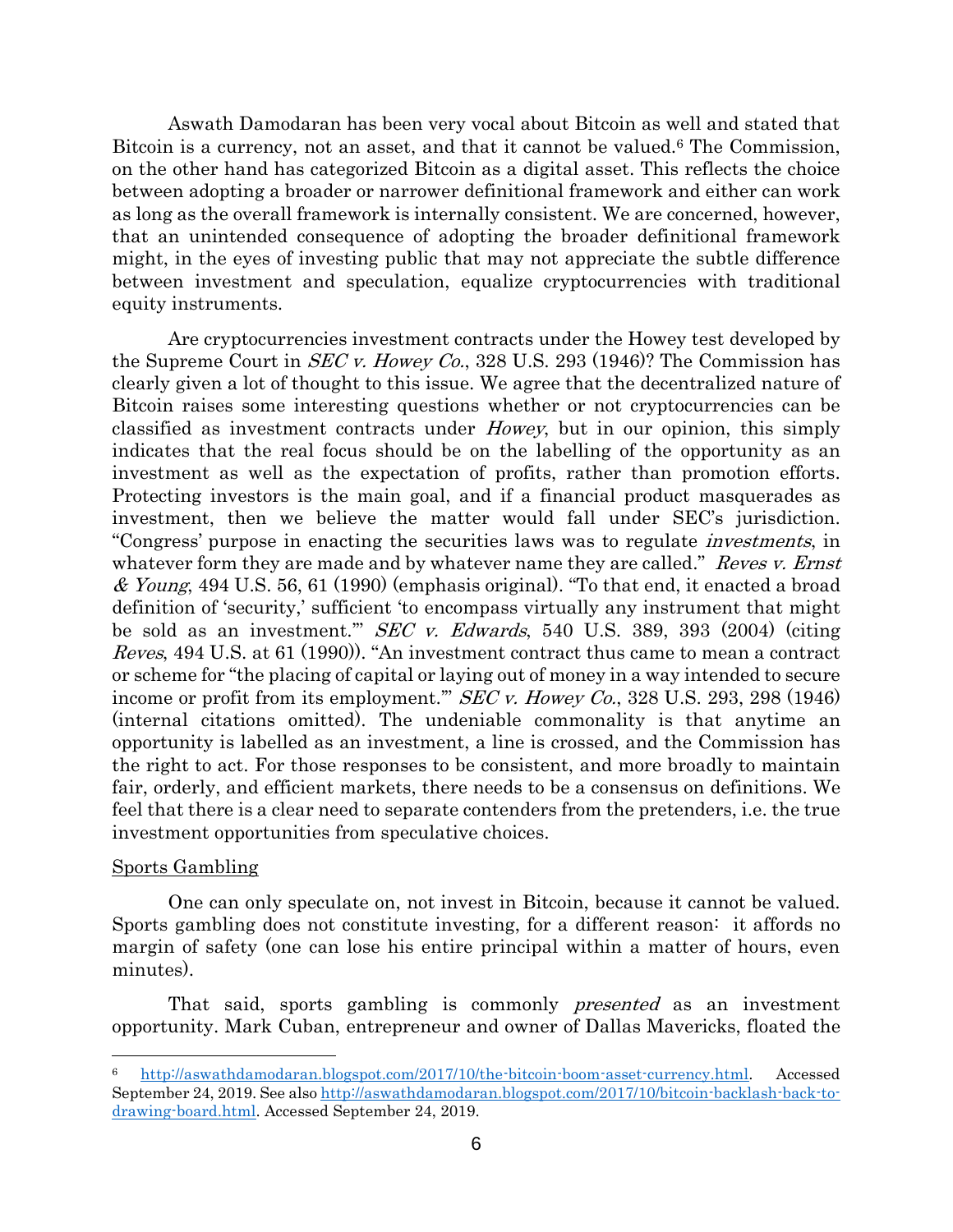idea of a "gambling hedging fund" that "only places bets", including sports bets. *Blog* Maverick, My New Hedge Fund, http://blogmaverick.com/2004/11/27/my-new-hedgefund/. His vision became real; UK-based Galileo Fund (folded), UK-based Stratagem (acquired) and Australia-based Priomha Capital are all variations of the same idea.

Tellingly, FanDuel, a daily fantasy sports ("DFS") operator, also likened DFS to investing: "Like investors who make selections for their portfolios, or commodity or energy traders who have to anticipate weather impact on crops and demand for power, FanDuel contestants base their player selections on historical performance, statistics, research, matchups, and trends." FanDuel Inc., and Head2Head Sports LLC vs. Lisa Madigan, Complaint for Declaratory Judgment at 10, December 24, 2015.

One of SEC's main missions is to protect investors. As described above, per Reves, Edward, and Howey, whether or not the opportunity presented to a potential investor is a true investment, or a highly speculative opportunity masquerading as an investment is not controlling. Sports gambling contracts could reasonably be characterized as investment contracts under Howey, but even if they are not, the consistent labelling of them as investments is an invitation to SEC jurisdiction.<sup>7</sup>

The concern NSEI has previously raised in a Supreme Court Amicus brief is indicative. NSEI Amicus Brief in Murphy v. National Collegiate Athletic Association, No. 16-476, 584 U.S. \_\_\_ (2018). In it, NSEI has stated its concerns around the positioning of sports betting as an investment opportunity. "In 2015, Senate Bill 443 was passed in Nevada, which legalizes sports betting investment funds, similar to traditional mutual funds, that are registered and managed in Nevada but which could include participants from outside the state. Nevada Legalizes Sports Betting Investment Funds, [www.espn.com/chalk,](http://www.espn.com/chalk) June 3, 2015. One company, incredulously, even positioned sports gambling as a *superior* investment, and has effectively acknowledged that sports betting is a market: "Traditional investment options (bonds, stock market, real estate) are typically long-term and offer inadequate returns. Athletics Investments is a registered entity that operates like a traditional mutual fund, pooling investor's funds into a common hedge fund and investing them in the sports betting marketplace." <https://www.athleticsinvestments.com/> (emphasis added)." Id.

We are pleased to see that the Commission has recently taken action against one such party. SEC Charges Sports Betting Investment Scheme Operators with

While likely outside the immediate scope of the Concept Release, for completeness, we'd like to state our view that sports gambling contracts can also be characterized as (unapproved) commodity contracts. At a vary basic level, it seems inconsistent that one cannot speculate on the outcome of the elections (unless in a limited fashion), per the Order Prohibiting the Listing or Trading of Political Event Contracts, CFTC, April 2, 2012, but one can speculate, at least in a state where sports gambling is legal, on the outcome of a sporting event.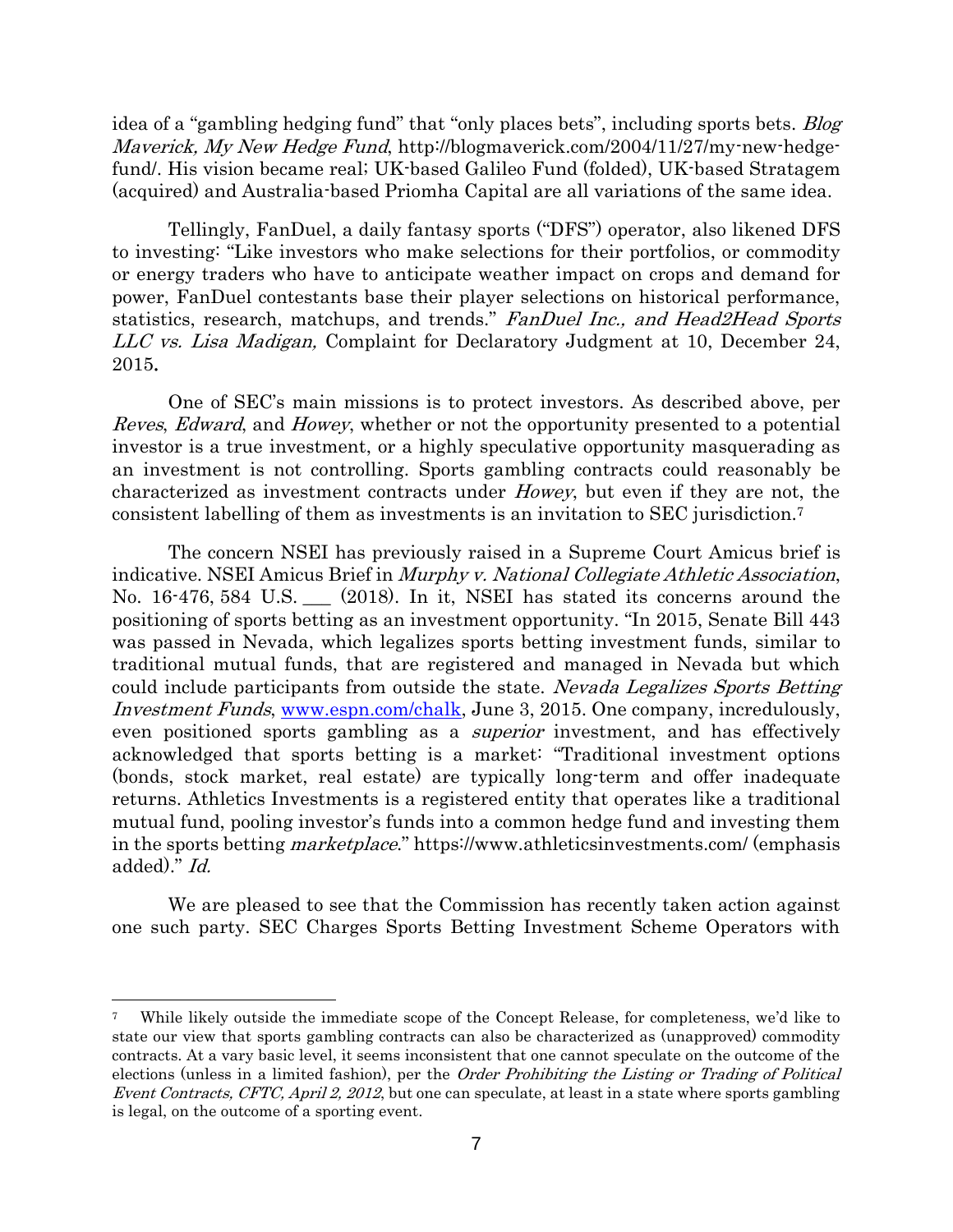Fraud. Litigation Release No. 24585 / September 4, 2019.8 In their response, the defendants have, unbelievably but not surprisingly, argued that the SEC lacks jurisdiction over sports betting. Opposition to Motion for Preliminary Injunction, CASE #: 2:19-cv-01515-APG-VCF. They have even referenced Ralston Purina in their response as support, the very case that is central to the Concept Release.

The underlying issue is quite simple. The offerors of financial products that are not investments are quick to ride on the positive connotation of the word investing and the reputation of Wall Street, without subjecting themselves to the costs and risks of accepting jurisdiction of a financial regulator, which could take the form of not only heightened disclosure requirements, but also a potential ban on products that do not serve a valid, economic purpose. Apparently, as the defendants have argued their response in the abovementioned case, "the language of a first half over/under simply does not jibe with that of a pink sheet's EBITDA," only when there is a threat of a financial regulator.

#### **Summary**

Benjamin Graham was certainly onto something when he said "Speculative operations are all concerned with changes in price. In some cases the emphasis is on price changes alone, and in other cases the emphasis is on changes in value which are expected to give rise to changes in price. I think that is a rather important classification of speculative operations." <sup>9</sup> In the case of traditional equity markets, speculation and investment co-exist on a spectrum, with more margin of safety indicating that the behavior is closer the investment end of the spectrum. When investing is not in the picture in the first place (either because there is no asset in the narrower sense/no intrinsic value in the broader sense, or because there is no margin of safety at all), what we have is simply a pricing action.

To be clear, speculation is not inherently bad, and experts from different disciplines and different times agree (including Benjamin Graham and Aswath Damodaran). It generally helps with liquidity and price discovery, and as long as it is not excessive and it is married to a marketplace where there is valid, economic purpose, speculation can be socially beneficial. It is rather the lack of distinction between speculation and investment that is concerning.

Our concern around a unified terminology, especially the lack of consensus on investment vs. speculation may seem like a tangential issue to the Concept Release. Our view, however, is that any harmonization effort around securities offering should be done in a more holistic context for at least a couple different reasons.

<sup>8</sup> Available at [https://www.sec.gov/litigation/litreleases/2019/lr24585.htm.](https://www.sec.gov/litigation/litreleases/2019/lr24585.htm) Accessed September 24, 2019.

Available at [https://www.wiley.com/legacy/products/subject/finance/bgraham/benlec10.html.](https://www.wiley.com/legacy/products/subject/finance/bgraham/benlec10.html) Accessed September 22, 2019.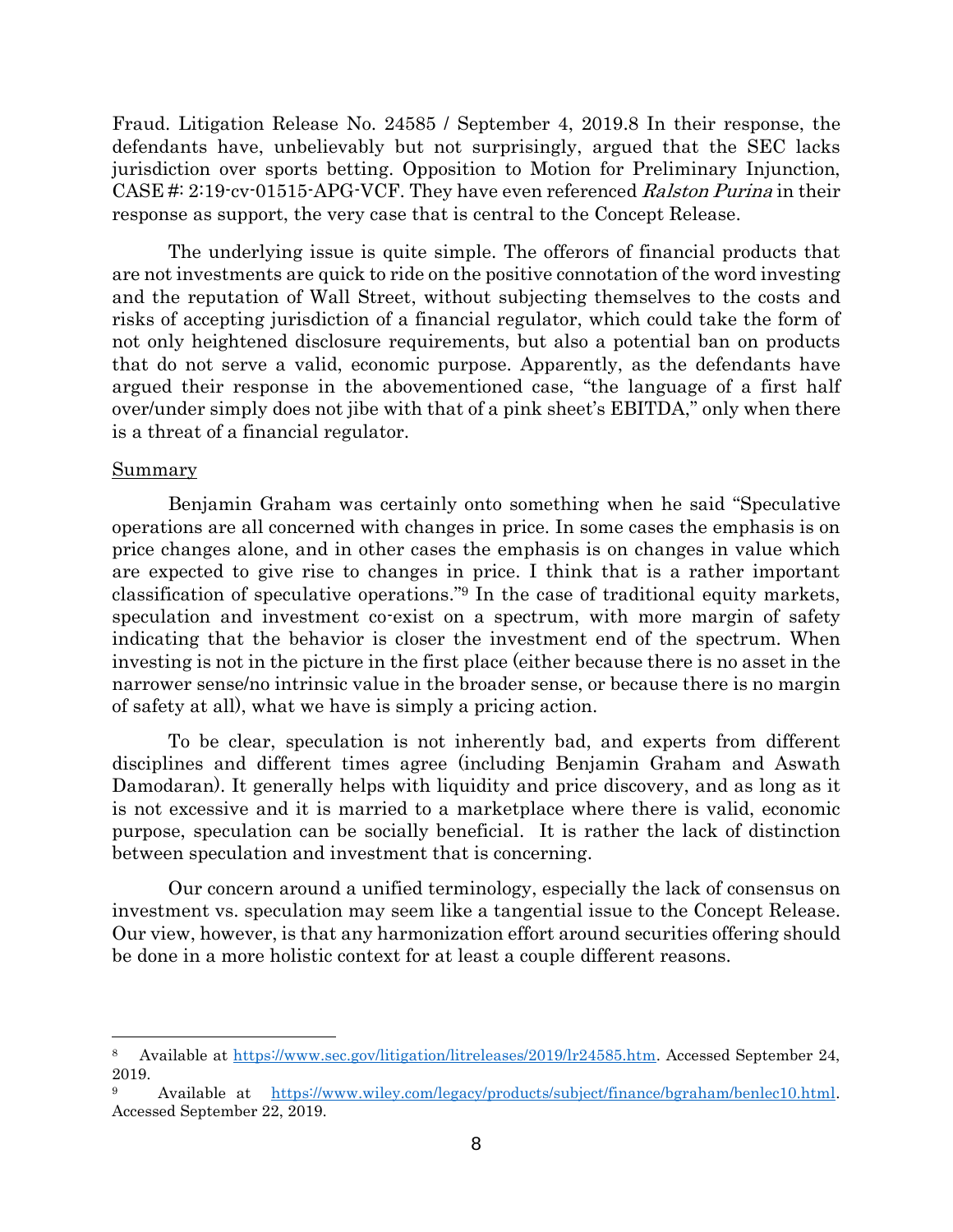First, as the old saying goes, one cannot have its cake and eat it too. Labeling a purely speculative opportunity as an investment, without bearing the associated risks and costs is extremely unfair to the portion of the industry that is offering legitimate investment opportunities. Ultimately, all of these opportunities are competing for investor proceeds. Fair, orderly and efficient markets is hard to achieve when shadow markets such as cryptocurrency and sports gambling are allowed to grab the attention of, and can lead to diversion of funds from individuals who may not appreciate the subtle, but crucial difference between investment and speculation. Ralston Purina cannot be a driving force behind harmonization of securities offerings and an argument against SEC jurisdiction at the same time when protection of investors, that are active in *all* markets, is the ultimate goal.

Second, our concern is not just academic one, nor can it be reduced to a matter of semantics. On the contrary, lack of consensus on the terminology has substantial economic consequences. In the Concept Release, the Commission has estimated that approximately \$2.9 trillion was raised in exempt offerings in 2018. Concept Release, p. 18. On an annualized basis, the cryptocurrency market volume is estimated to be \$1.96 trillion.<sup>10</sup> Only a small portion of this is estimated to be real volume, but even then, it is estimated to be more than half a trillion dollars on an annual basis. Id. Illegal sports gambling estimates, at the high end, are also as high as over half a trillion (adjusted for inflation).<sup>11</sup> Thus, even excluding any other financial products that are not true investments but masquerade as such, the relevant market segment could be well in excess of a trillion annually. Simply put, we are concerned that a harmonization effort, while certainly beneficial for both issuers and investors, might leave a large portion of the investor population at risk unless the Commission is adopting a holistic approach.

## 4. Novel instruments to raise capital have the potential to be socially beneficial.

Successful capital formation is a challenge for any company, and even more so for a start-up sports league. For the most part, the traditional going public route is not desirable for sports franchises, and debt markets are not much more effective. Part of the problem is that starting up a successful sports league is extremely difficult. Beyond the Big Four (NFL, NHL, MLB and NBA), there are more failures than successes: more than 90% of the sports leagues that tried in the last 40 years have failed, largely due to lack of financial resources. In a world of many options for entertainment, fans are hard to attract, and even harder to maintain. Start-up sports leagues must look at all available funding options, both traditional and novel.

CWH has developed the AllSportsMarket ("ASM") platform, which is a novel and innovative capital formation tool that offers sports leagues an opportunity to raise capital via 'stock-like' instruments ("SportShares"). In essence, through the

<sup>10</sup> [https://www.theblockcrypto.com/genesis/24878/up-to-86-of-total-reported-cryptocurrency-trading](https://www.theblockcrypto.com/genesis/24878/up-to-86-of-total-reported-cryptocurrency-trading-volume-is-likely-fake-according-to-analysis-of-exchange-website-visits)[volume-is-likely-fake-according-to-analysis-of-exchange-website-visits.](https://www.theblockcrypto.com/genesis/24878/up-to-86-of-total-reported-cryptocurrency-trading-volume-is-likely-fake-according-to-analysis-of-exchange-website-visits) Accessed September 24, 2019.

<sup>11</sup> Expert Report of Professor Robert D. Willig, November 21, 2012, NCAA et. al. v. Christopher J. Christie et. al.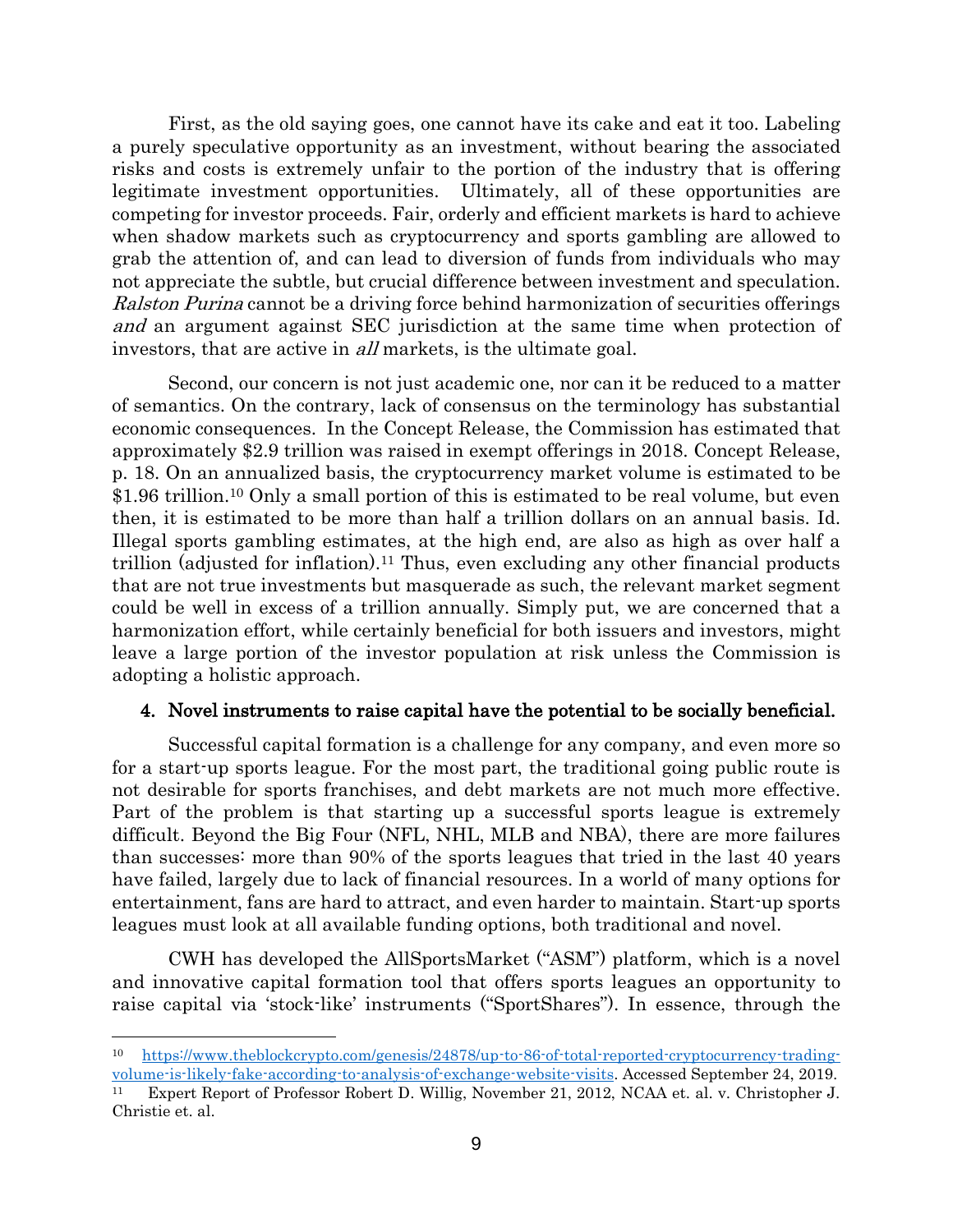development of SportShares and the ASM platform, CWH has created the sports investing concept.

While SportShares do not represent an equity interest in any of the sports franchises, it is nevertheless an asset which derives its value from claims to perpetual dividend flows that a particular SportShare generates on the ASM platform. Thus, the three fundamental purposes of capital markets are captured – SportShares are: i) a capital formation tool for the industry; ii) a price discovery mechanism for all stakeholders; and iii) an investment and portfolio diversification opportunity for the investors. In any event, we believe that, in the publicly-traded segment of the capital markets at least, the true cost of raising capital to the issuer is not so much the onetime parting with equity, but the constant information disclosure requirement benefitting investors trading on the secondary market. As such, there is a "cost" of going public in sports markets in our proposed framework, as it should be.

Besides being a viable capital formation opportunity for the sports industry, sports investing is also a promising concept for engaging fans while preserving integrity.

The Entities believe that SportShares are likely to be characterized as securities contracts. To that end, it is our intent to fully engage, and receive appropriate guidance from the Commission toward establishing regulatory clarity with respect to this novel instrument, including its potential fit into the exempt offering framework and the responsibilities of potential issuers. More broadly, we encourage the Commission to continue to support financial innovation of any kind as long as it is consistent with its mission.

\* \* \*

With these general comments in mind, the Entities are pleased to address the specific questions raised by the Commission. As appropriate, the Entities have grouped together various questions for response.

## Question #1

Does the existing exempt offering framework provide appropriate options for different types of issuers to raise capital at key stages of their business cycle? For example, are there capital-raising needs specific to any of the following that are not being met by the current exemptions: small issuers; start-up issuers; issuers in a particular industry, such as technology, biotechnology, manufacturing, or consumer products; issuers in different geographic regions, including those in rural areas or those affected by natural disasters; or issuers led by minorities, women, or veterans? What types of changes should we consider to address any such gaps in the exempt offering framework? Would legislative changes be necessary or beneficial to address any such gaps?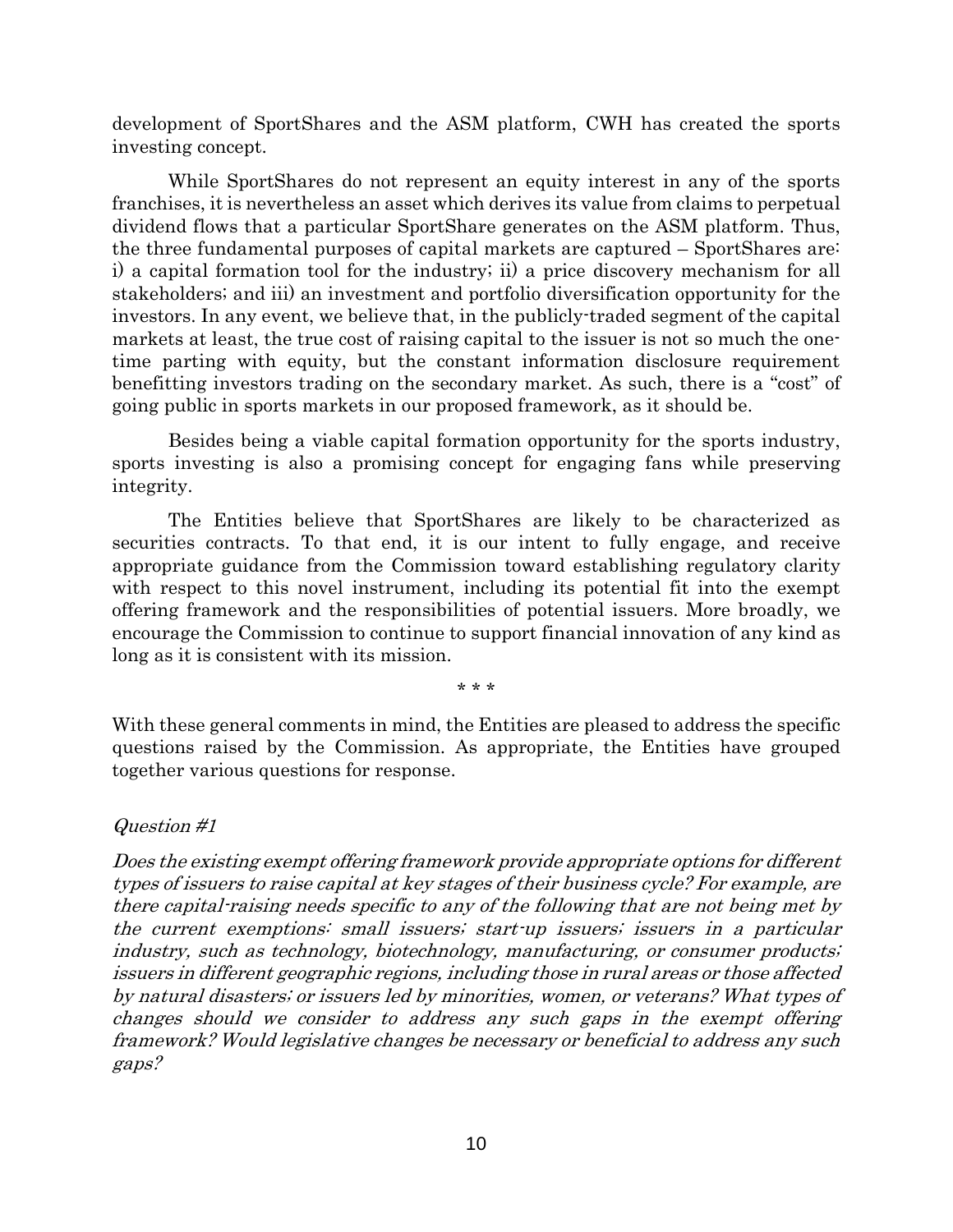As described above, we believe there are specific capital raising needs for the sports industry, which necessitate novel approaches. Legislative changes may not be necessary in this area, if the Commission instead chooses to consider offering some regulatory clarity, especially given the sensitivity around any sports-related financial products being potentially characterized as gambling without regard to their actual merits.

## Question #3

Is the existing exempt offering framework too complex? Should we reduce or simplify the number of exemptions available? If so, should we focus on having a limited number of exemptions based on the amount of capital sought (for example, a micro exemption, an exemption for offerings up to \$75 million, and an unlimited offering exemption)? Or should we focus our exemptions on the type of investor allowed to participate? Would legislative changes be necessary or beneficial if we were to replace the current exempt offering framework with a simpler offering framework?

## Question #4

Are the exemptions themselves too complex? Can issuers understand their options and effectively choose the one best suited to their needs? Do any exemptions present pitfalls for small businesses, especially for issuers that may be unfamiliar with the general concepts underlying the federal securities laws?

CWH's experience as a small start-up company is the exempt offering framework, as well as the exemptions themselves are quite complex to navigate, and a simplification of the number of exemptions would be helpful. Similarly, as a small issuer, CWH found it difficult to develop a holistic understanding of all options, and to properly identify various pros and cons.

# Question #5

In light of the fact that some exemptions impose limited or no restrictions at the time of the offer, should we revise our exemptions across the board to focus consistently on investor protections at the time of sale rather than at the time of offer? If our exemptions focused on investor protections at the time of sale rather than at the time of offer, should offers be deregulated altogether? How would that affect capital formation in the exempt market and what investor protections would be necessary or beneficial in such a framework? Would legislative changes be necessary or beneficial if we were to focus on the sale of a security, rather than the offer and sale?

In CWH's experience, it was often difficult to determine whether a certain act could be considered an offer. We would like the Commission to consider the impact of complete deregulation of offers, or, alternatively, clarify what exactly constitutes an offer. We'd like to note that even a complete deregulation may not necessarily lead to suboptimal outcomes, provided investor education continues to be a focus for the Commission.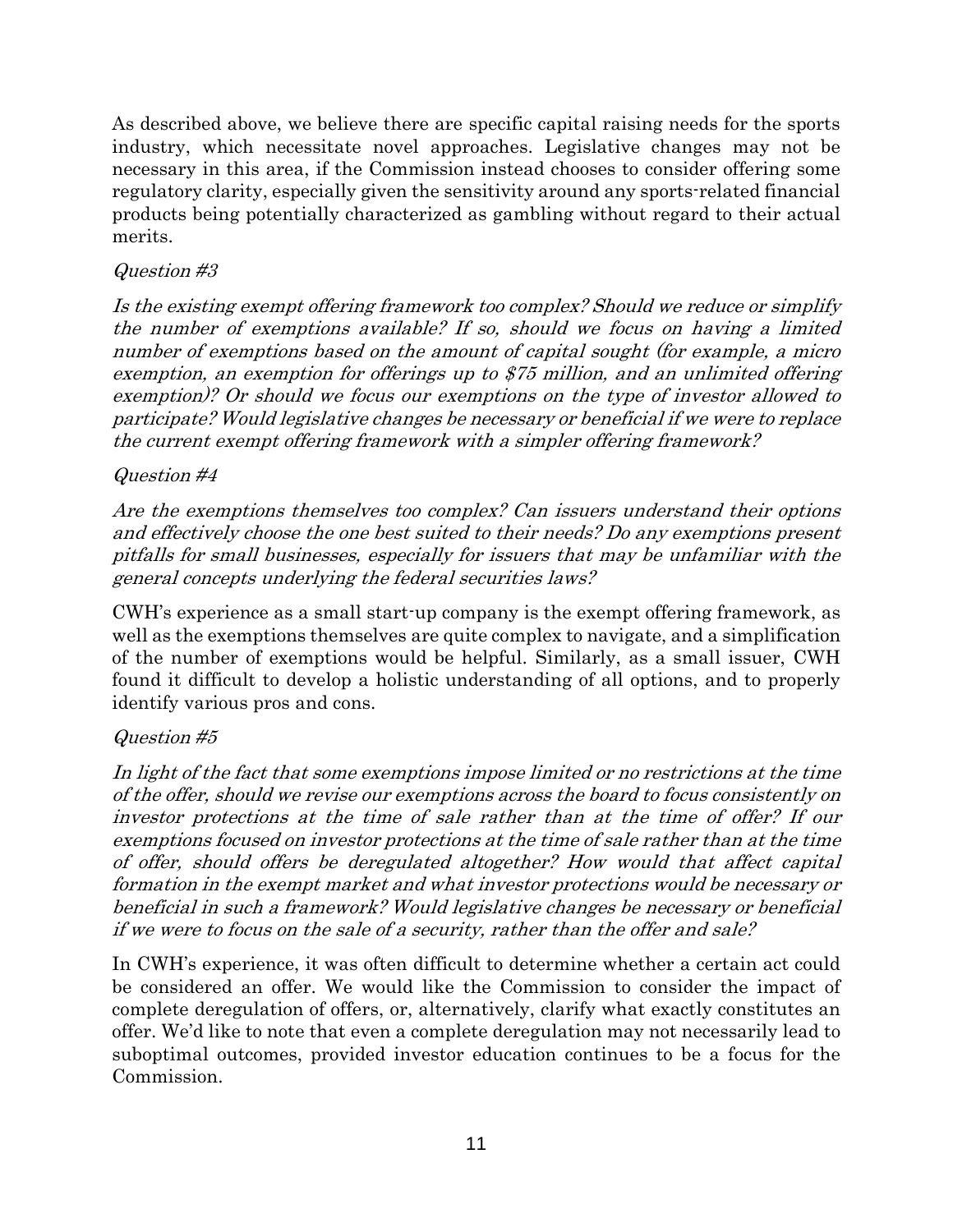Question #22

As recommended by the Advisory Committee on Small and Emerging Companies in 2016, the 2016, 2017, and 2018 Small Business Forums, and the 2017 Treasury, should we revise the accredited investor definition to allow individuals to qualify as accredited investors based on other measures of sophistication? If so, should we consider any of the following approaches to identify individuals who could qualify as accredited investors based on criteria other than income and net worth:

- Permit individuals with a minimum amount of investments to qualify as accredited investors;
- Permit Report individuals with certain professional credentials to qualify as accredited investors;
- Permit individuals with experience investing in exempt offerings to qualify as accredited investors;
- Permit knowledgeable employees of private funds to qualify as accredited investors for investments in their employer's funds;
- Permit individuals who pass an accredited investor examination to qualify as accredited investors; and
- Permit individuals, after receiving disclosure about the risks, to opt into being accredited investors.

As described before, we believe there should be multiple pathways to become an accredited investor. Wealth, ultimately, is a proxy for financial sophistication, but it seems unfair that it should be the only one. We believe there is a case to be made about the person who did not have the luxury of a well-paying job, or access to funds (e.g. inheritance), but still wishes to have an opportunity to participate in exempt offerings.

A draft framework for accreditation of investors could be as follows:

- Wealth;
- Education status/certification (graduate degrees in related disciplines such as economics or finance, CFA, CPA, etc.); and
- Financial sophistication verification through testing.

Professional qualifications should matter. An economics professor at a reputable university may not make enough money to be an accredited investor, but is likely to possess the requisite knowledge and expertise to evaluate investment opportunities. More broadly, if an individual has invested enough time into learning the discipline of economics and finance, and his/her accomplishments and progress are verified via